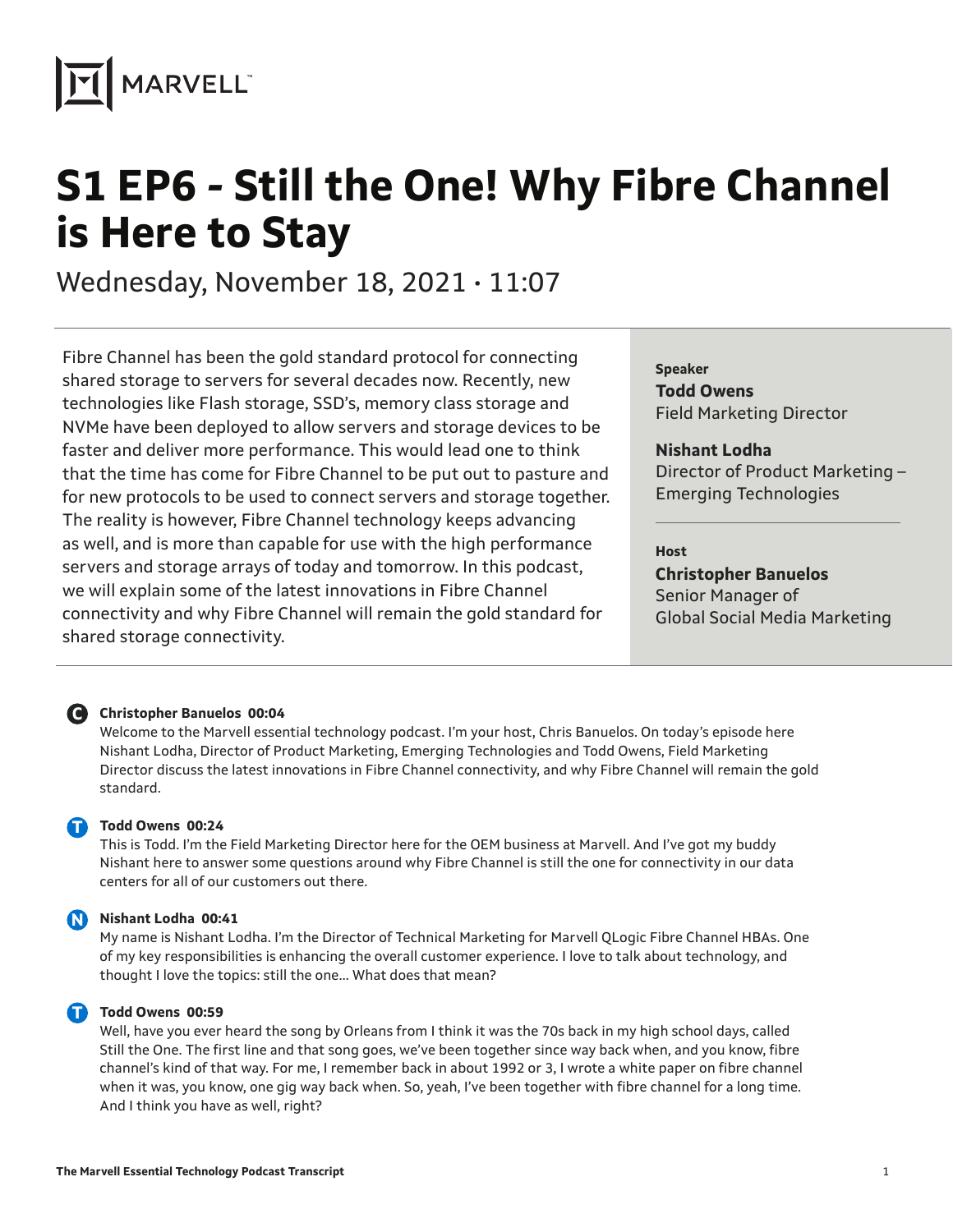#### **Nishant Lodha 01:30 N**

Well, indeed, Todd not as long as you have been, I got to be honest with you, you know, since you talked about the song still the one, I hadn't heard it until you brought it up. But once I did see it, it's a beautiful song, I love it, how they say, you're still the one that turns my head, and we go back together for long. And I just, it's interesting how much relevant it is for the Fibre Channel technology, which is truly still the one. Love the choice.

#### **Todd Owens 01:59 T**

You know, we're out talking about our Fibre Channel technology, day in and day out to our customers. And, you know, how would you respond in talking to somebody about fibre channel when they refer to it as Oh, that's old technology?

#### **Nishant Lodha 02:15 N**

I'll tell you I have two teenage daughters, and they call me old all the time. You know what I tell them? I said, are you more dependable when you were young? And you know, I get those smile from them. But you know, the pretty much the same thing applies to Fibre Channel. Yeah, Fibre Channel was invented over a decade ago and it was invented then to address a very specific need: provide enterprise business critical applications with secure high performance and dependable access to shared storage. That requirement, that specific requirement, is still very relevant today. And I would add to that thought that, you know, today's Fibre Channel is not your grandfather's Fibre Channel. Today's Fibre Channel is completely reinvented, and we call it FC NVMe. You can, an FC NVMe can give any young technology of one of these storage fabrics a run for its money.

#### **T** Todd Owens 03:05

I couldn't agree with you more, you know, Fibre Channel. Yeah, it's been around a long time, but it's continued to be innovated, not just in speeds, but feature sets. I mean, we've got some amazing technology now and Fibre Channel things where we can, you know, pretty soon we'll have self healing SANs because of some of the SAN mitigation technology that we've got in our adapters. Heck, we've even got, you know, encrypted data in flight now as a capability that we can enable. So, yeah, you know, I would say it's been around a long time, but it's definitely not old. It gets almost younger every day with the innovation that you drive from our business units, and that the industry itself drives. And some folks believe that Ethernet based solutions, like hyper converged infrastructure will replace Fibre Channel solutions. What's your take?

#### **Nishant Lodha 03:56 N**

Well, Todd, you know, I like hyper converged infrastructure. It's cool, right allows you to start small and then scale, a lower barrier to entry. And yes, the connectivity between hyper converged nodes is Ethernet. But realize that end of the day hyperconverged infrastructure is based on commodity, general purpose hardware. It's not really designed from the ground up to scale delivered low latency and more importantly, deliver extreme reliability. Yes, they say that there is software defined, software intelligent software that will bring everything together for hyper converged. But you know, my decades of experience, say something fairly simple. While hardware eventually fails, software eventually someday works. To me, scale is a big problem for hyper converged infrastructure, a distributed HCI architecture, it's great, say for 8, 12 nodes, maybe you will, let's call it even 24 nodes, but after that, it's bursting on its seams. Scalability is not just from a node scalability, also think of scalability in terms of just scaling storage, right? In hyperconverged, if you want to scale storage, you need to scale compute to Ethernet is great. It connects hyperconverged nodes, Ethernet is general purpose. But when it comes to mission critical storage, I think the solution falls short.

#### **T** Todd Owens 05:20

You know, I would agree, I haven't found a customer yet, or a channel partner selling an Oracle solution on an HCI system. You know, there are specific workloads that are designed to work best with true shared storage, SAN connections, right to these high performance disk arrays. And I just don't think that HCI can replace that, can do what needs to be done to get that job done. So things like Oracle, or SQL, and those kinds of things are really best suited for shared storage, where you do have that scalability you're talking about, what about the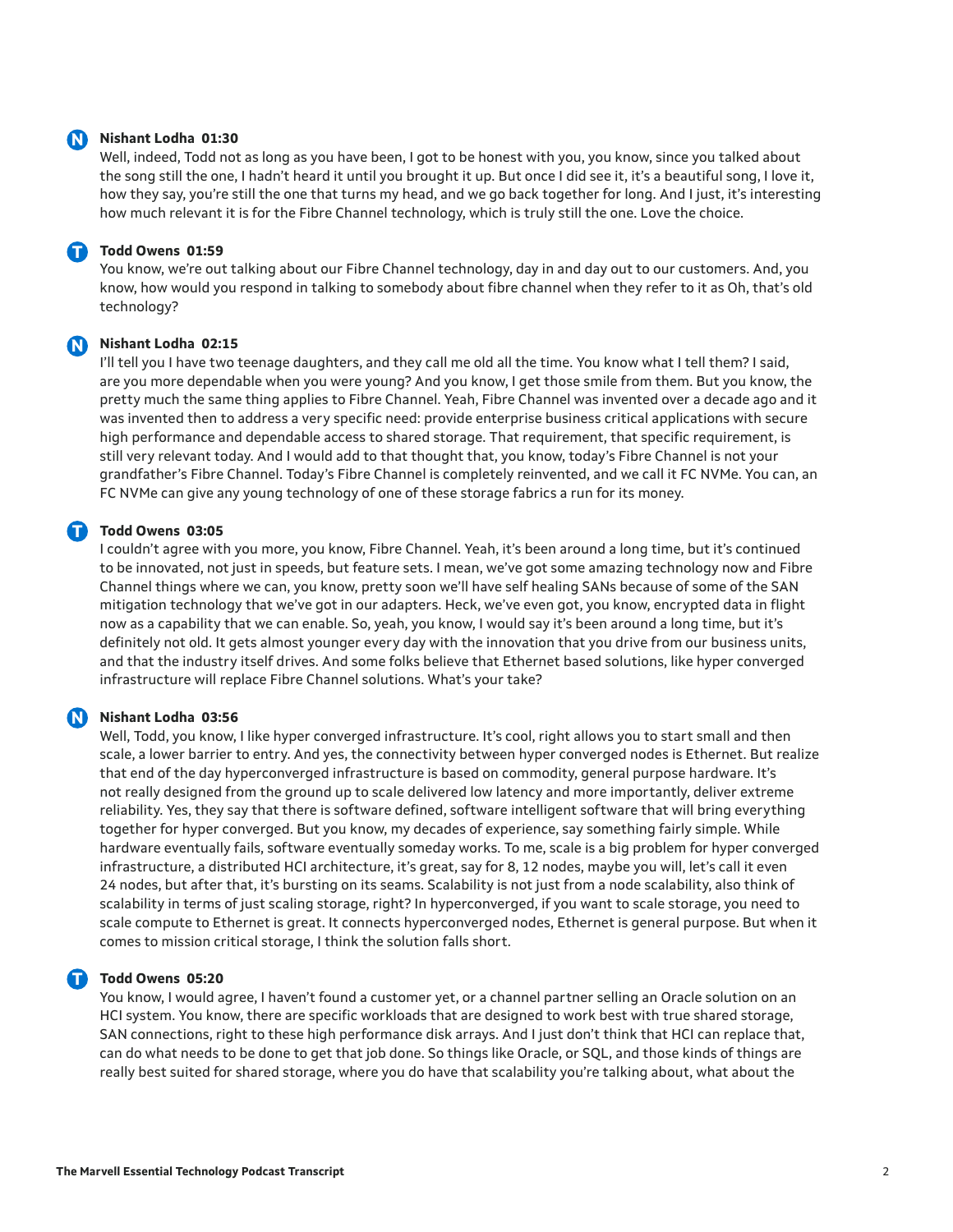transition to NVMe? You mentioned FC NVMe a minute ago? How is that going to happen with NVMe storage arrays that you know, will other technologies like NVMe over RoCE, or NVMe over TCP phase out the need for Fibre Channel?

#### **Nishant Lodha 06:18 N**

Yep, as you know, NVMe storage arrays, they are happening or they have happened and continue to happen all around us. There is no doubt that NVMe is the future of storage. But just like in real life, customers want choices when it comes to connecting NVMe. And like you mentioned, we have and our customers have a bunch of choices. It could be NVMe over RoCE, NVMe over RDMA. It could be the more newer standard NVMe over TCP and there is definitely Fibre Channel or its latest avatar, FC NVMe. Let's talk about them one by one, right. So NVMe or RoCE, that's RDMA. It's great for kind of AI/ML, very small, contained workloads, it delivers excellent latency and end of the day is useful for more like specialized HPC, or high performance computing applications. I don't see RoCE moving out of that arena, so to speak, just because it can be really complicated to scale beyond a rack or so. But then, let's compare and contrast that to TCP or NVMe over TCP, for that matter. NVMe over TCP is pretty easy to set up. Pretty easy to scale. Well, our internet runs on TCP and TCP scales pretty well. But you know NVMe over TCP is not offloaded, which means you're going to pay the price of running NVMe over TCP invested CPU cycles, which eventually translates to lost efficiency, higher costs. In addition, since it is not offloaded, it is does not work very well for mission critical workloads who need all the compute to deliver the efficiency, they do permission and business critical applications. That's exactly where FC NVMe shines; first, delivering the maturity of having delivered storage to mission critical applications for over a decade, fully offloaded. I would say FC NVMe is still the one that turns heads when it comes to NVMe storage.

#### **T** Todd Owens 08:19

You know, I think there's another angle there too. And it has to do with security, right? You mentioned NVMe over TCP running the internet and being easy to scale. You know, I hear all the time about Ethernet networks being hacked or, you know, having some kind of a challenge. I've yet to hear of a Fibre Channel network actually being hacked. So I think there's a security angle there as well, that for those customers, again, running those business critical, and I guess my definition of business critical is when the business is the data, you know, that is an area where you want to be as protected as possible. So I agree with you, I think Fibre Channel is still the one even with the transition that we're going through to, you know, from rotating this to these NVMe storage arrays. So here's my last question for you. What do you see that the future holds for Fibre Channel? Where's it all going?

#### **Nishant Lodha 09:09 N**

If you look at it broadly, right, our customers are on a journey and I call it the cloud journey whether they are reinventing their enterprise with private cloud, looking at the public cloud or finding space in between with a hybrid cloud and Fibre Channel is going along in this journey, Fibre Channel is reinventing itself. One of the first three interventions was making Fibre Channel more relevant to NVMe, which is the new language of storage, making Fibre Channel deliver a completely offloaded secure encryption solution, bringing controls like congestion management, APIs and value at scale to customers. Today's Fibre Channel is not only reliable and secure, it is also extreme low latency, fully offloaded, a lot of our customers are looking at OEM Storage as a Service models, just like cloud like models, and Fibre Channel is an integral part of many of these storage as a service model. Love to talk about it more, perhaps next time.

#### **T** Todd Owens 10:11

You know, I think Nishant the answers that you've given to those questions really do prove that Fibre Channel is still the one for connecting servers to shared storage arrays for mission critical workloads, you know, reliability, performance, and the continued innovation that's going on in the Fibre Channel industry, you know, make it a rock solid choice for anybody that has a need to connect their mission critical workloads, you know, in a server and storage environment. So I really appreciate you taking the time with me today. And you know, let's rock on with fibre channel. We've got a long way to go.